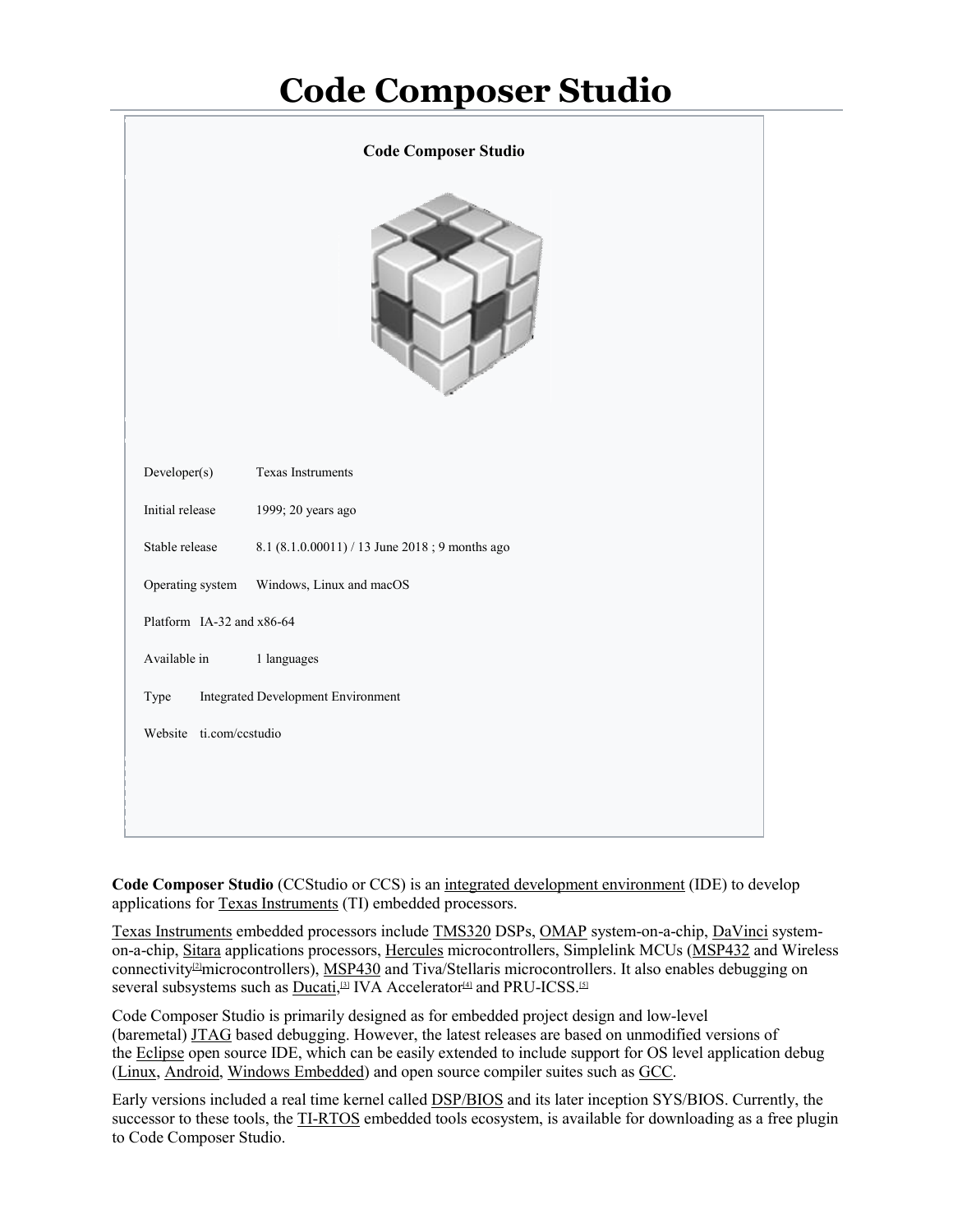## History

Originally Code Composer was a product from a company called GO DSP located in Toronto, Canada, and it was acquired by TI in 1997.<sup>[6]</sup> After the acquisition, Code Composer was bundled with a real-time kernel named DSP/BIOS<sup>[2]</sup> and its name was appended with the word Studio.

CCS releases up until 3.3 were based on a proprietary interface, but TI was already working in parallel on the development of an IDE based on the open-source Eclipse. This IDE was named Code Composer Essentials (CCE) and was designed for the MSP430 line of microcontrollers. This expertise was used to completely overhaul the previous CCS and starting with release 4.0 all versions are also based on Eclipse.

Code Composer was originally developed for DSP development, therefore one of its main differentiators at the time was the availability of graphical visualization tools (XY graphs, FFT magnitude and phase, constellation, raw image visualization) and support for visualizing memory in several numeric formats (decimal, floatingpoint).

Starting in 2015, a Cloud computing version of CCS was introduced and is part of the suite TI Cloud Tools,<sup>[8]</sup> which also hosts Resource Explorer<sup>[9]</sup> and Pinmux.<sup>[10]</sup>

### Versions

#### **Code Composer**

4.10 (latest version in 2001). Supported all TMS320 DSPs at that time: C2x, C24x, C3x, C4x, C5x, C54x and C6x. The version for C3x/C4x is still sold by Texas Instruments' partner Spectrum Digital.<sup>[11]</sup> Support varied through the years, initially Windows 95, NT4 and 98, with the latest release supporting 2000 and XP.

#### **Code Composer Studio**

- $\bullet$  1.x (1999). General release that dropped support for C2x, C3x, C4x and C5x DSPs. v1.3 added support for ARM.<sup>[12]</sup> Supports Windows 95, 98, 98SE, NT4 and 2000, as well as Sun Solaris 2.6, 2.7 and 8.
- 2.0 (2001). General release that added support for the upcoming C55x and C64x DSPs. Across the years it added support for TMS470 ARM7 (2.10), OMAP ARM9 plus C55x DSP (2.10) and C2x DSPs (2.12). Supports Windows 98SE, Me, 2000 and XP.
- 3.0 (2005). Limited release that supported only C62x, C64x and C67x DSPs. Supports Windows 2000 and XP.
- 3.1 (2005). General release. Supports Windows 2000 and XP.
- 3.2 (2006). Limited release that supported only the new C64x+ DSPs. Supports Windows 2000 and XP.
- 3.3 (2006). General release that supported all device families, and across the years it added support for OMAP Cortex A8 plus C64x+ DSP, TMS570 (ARM Cortex R4), C672x and C674x DSPs (3.3.82). A limited version for C24x DSPs only is still sold by  $\text{II}$ .<sup>[13]</sup> Supports Windows 2000 and XP.
- 4.0 (2009). General release based on a modified version of Eclipse 3.2. Dropped support for C24x DSPs and added support for MSP430, Stellaris (ARM Cortex M3) and DaVinci devices. Adds support for SYSBIOS and its updated debug components (ROV, Execution Graph) while keeping support for DSP/BIOS legacy debug components (RTA, LOG\_Printf). Supports Windows XP, Vista and 7. Release 4.2 introduced the Grace plug-in and SYSBIOS for MSP430 devices.
- 5.0 (2010). General release that uses an unmodified version of Eclipse 3.6 and later 3.7. It was hosted also in Linux. Added support for C66x DSPs, Sitara (ARM9 and Cortex A8) and Tiva (ARM Cortex M4) devices. Supports Windows XP and 7. Release 5.3 implements a completely reworked Trace interface as well as version 2.0 of Grace.
- 6.0 (2014). General release that uses an unmodified version of Eclipse 4.3. Added support for CC26x and CC32x wireless microcontrollers. Dropped support for C54x DSPs. Supports Windows XP, 7 and 8.x.
- 6.1 (2015). General release that uses an unmodified version of Eclipse 4.4. Introduced beta support for Mac OS X. Added support for CC25x and MSP432 (the introductory Mac version supports only MSP devices). Supports Windows XP, 7 and 8.x.
- 6.1.1 Added support for SimpleLink™ CC26xx and CC13xx MCU platform of devices. Added support for automatic firmware update for XDS110. Added OS X platform support for CCS for MCU devices (Beta). Improved EnergyTrace tool for profiling application's energy consumption, battery lifetime, monitoring internal device states and determining execution hotspots (statistical function profile).
- 6.1.2 Bug fixes. First OS X released to the public in Beta. Last version that supports the Grace plug-in.